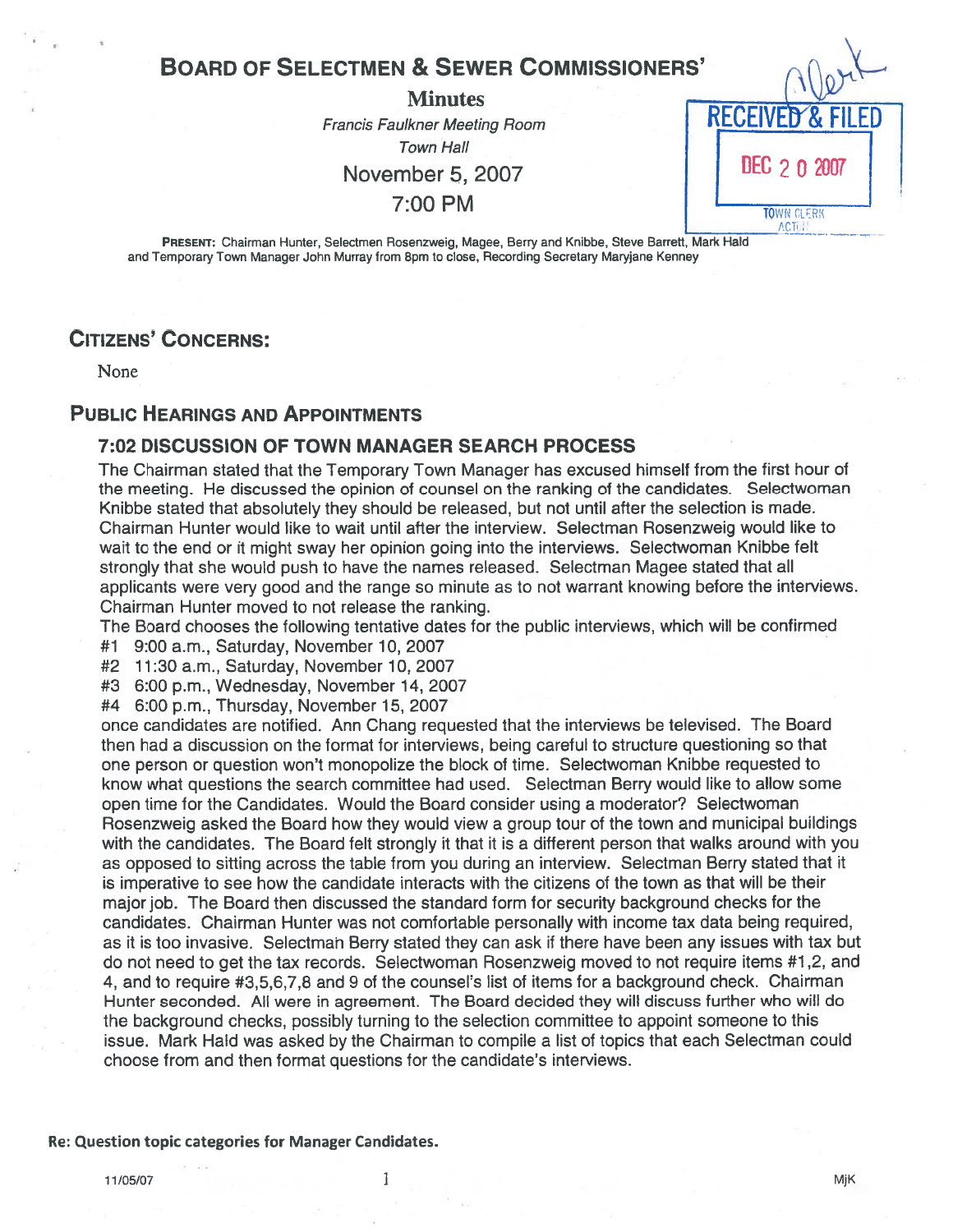Peter Labor negotiations Personnel Affordable housing Community preservation

#### Paulina

Town character Collaborative environment Relations between Town Manager & Staff Relations between Town Manager & Board of Selectmen Technology, GIS & cable access

#### Dore'

Mentoring skills Public safety Senior center Municipal agreements and regional services Land for future generations a la 1970s Town Building and Land Acquisition Committee

#### Lauren

Land use & planning process Zoning and the contract of the contract of the contract of the contract of the contract of the contract of the Affordable housing Emergency/disaster planning Communication Creative budgeting and financing Water resources Public outreach Transportation

#### Andy

Financial skills Environmental character: Green buildings: understood and implemented Water resources Town character: GIS, Web, Citizen Interaction Open space

The Chairman will collect all questions from the public. He will distribute them to the Selectman by topic. Additionally he will ge<sup>t</sup> the Search Committees questions to the Selectmen. The Selectmen will then prepare by their chosen topics questions for the interviews. Deliberations will wait until the end of all candidate interviews. The interviews will be the same length of time in fairness; they will not allow one to run 3 hours while another is only 2 hours. The candidates will have the opportunity to open and close. The Chairman is willing to bring <sup>a</sup> candidate back for more questioning, if necessary, and not necessarily all candidates need to come back. Selectman Magee liked the idea of Terra's to have each candidate answer <sup>a</sup> question in writing. This will provide the Board with the candidates' ability to think through and answer and show their ability to communicate in writing. Terra offered <sup>a</sup> couple sample questions. Selectmen Knibbe and Magee suggested staying away from policy questions as that is not the Town Manager's job, it is the Boards. We should try to keep questions about managing. The Chairman will presen<sup>t</sup> such <sup>a</sup> question to the candidates to be answered in writing.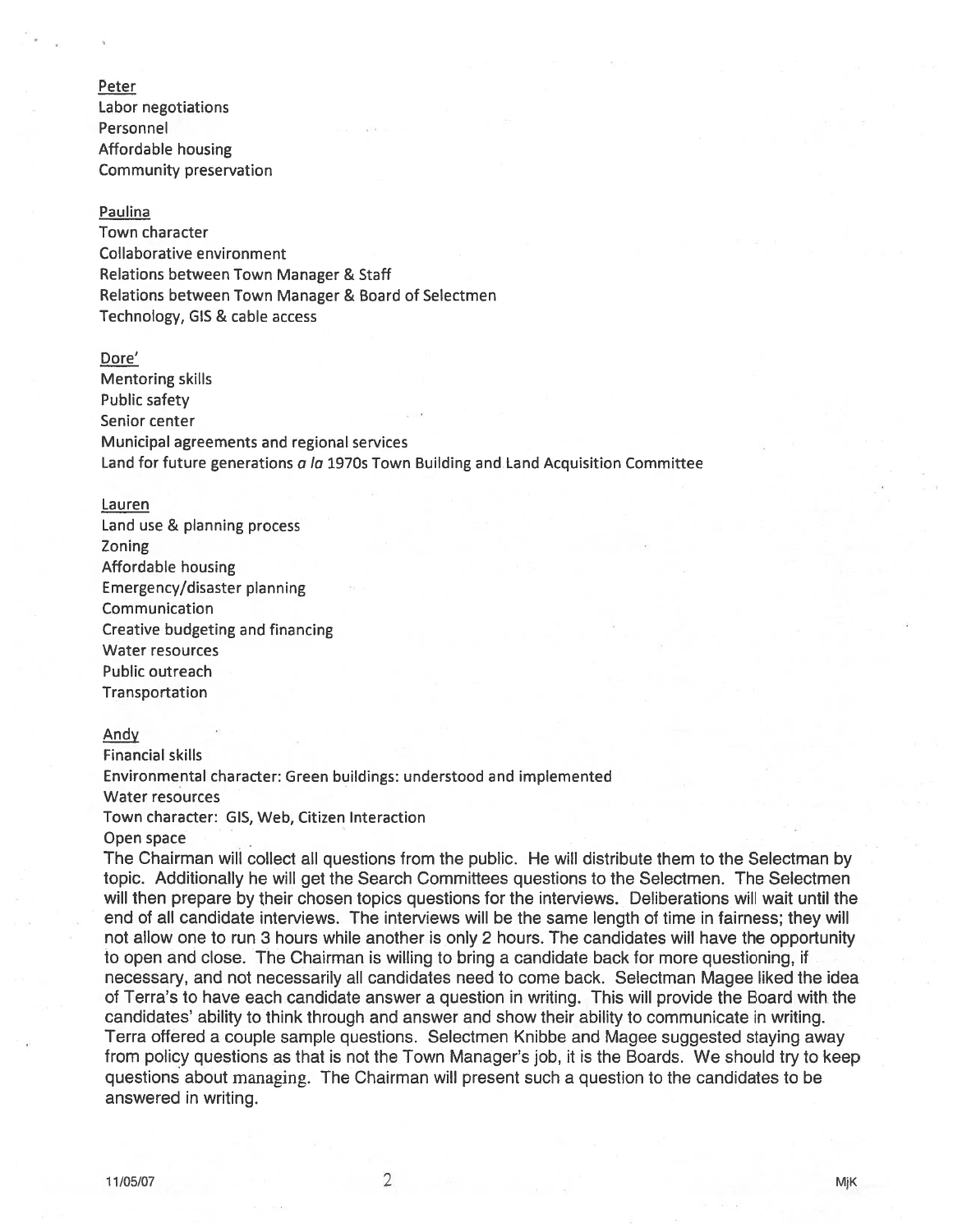#### 8:00 DOG LEASH POLICY, NARA PARK

The Chairman opened the floor to any citizens presen<sup>t</sup> to speak on the subject of dogs and leash laws in town. One citizen stated that due to health issues she needs to let the dog run alone. NARA offers an off leash opportunity for her. If the town had enforcement of current law we would not need <sup>a</sup> leash law. She finds children in parks will abuse her dog as opposed to the other way around. She did not feel that other areas in town should be discussed as that was not advertised. The Chairman agreed not to discuss other areas. A Nagog Woods resident said stopped going to NARA now that there is <sup>a</sup> leash law, but she walks in other conservation areas, and in Stowe and Concord. Chairman Hunter added that there should be <sup>a</sup> posting of no dogs swimming at NARA as the Health Department remains very concerned with bacteria level. A Boxborough resident, Ms. Reuther, who is connected to youth soccer, stated the issue is owners not containing their dogs. She asked how could it truly be enforced; signs are not enough. Now with NARA closing off free running dogs it makes Boxborough much worse. Great Hill is <sup>a</sup> total nightmare. The games start at 8am and go until dark all week ends spring and fall. Football is there the whole month of August. Ron Schlegel of the recreation department wants <sup>a</sup> ban of dogs running free; NARA can be the one place where people can feel tree in the park. Boxborough is looking to Acton to make some decisions that they can follow and Acton is looking for <sup>a</sup> compromise. Selectwomen Knibbe sees room for both in Acton, Morrison Farm has plenty of room for running and swimming. NARA is heavily used people park where children and adults go. She suggested that possibly during schoo! year only until lOam you can let your dogs run free. But it the park gets dirty again then it will be repealed. Selectman Magee worries about the seniors he hears from; they like to walk when the teams are not playing. NARA is the one place in town that people can walk free from concerns with unleashed dogs. There is no other place for people who simply fear or do not like or are allergic to dogs, and the reques<sup>t</sup> is not unreasonable. In other towns, such as Stowe and Concord where they have dog parks, they have bans on dogs running in the other parks. Selectman Berry suggests that we look to our Boards and Committees for their recommendations. He encourages their recommendations. Selectwoman Rosenzweig stated that because of the pond even in winter the leaching of the area affects the pond. The Chairman is inclined to continue the ban until we see better performance in the other areas of town where dogs still roam free. Selectwoman Knibbe made a motion to change the policy allowing dogs off leash until 10am during the school year, and if dog droppings increase it ends. One vote for and 4 votes against. Selectman Berry motions to accep<sup>t</sup> the Recreation Commission's recommendation for improved signage, letters go out with licenses and continue that dogs must continue to be leashed at NARA. Selectman Magee seconds. All voted in agreemen<sup>t</sup>

#### 9:00 PROPOSED COMMUNITY PRESERVATION COMMITTEE PROJECTS FOR FY'09

Walter Foster Chairman of the Community Preservation Committee presented the projects. Selectman Berry noted the memo from the state announcing that Acton's total this year is almost 1 .4M, half of which is the state match. Mr. Foster described the projects and stated his committee still needed to evaluate their plan. Decisions will be based on relevance of each project to CPC's purpose for funding and the project's financial ability to come to fruition. There will also be site evaluations of each project.

17 Woodbury - The restoration of this house is least appealing as the Board is unsure of the purpose of the restorations and not certain it fits CPC guidelines. The Chairman would like to find some money to halt the deterioration of the building until <sup>a</sup> there is <sup>a</sup> final decision. Selectwoman Rosenzweig heard testimony from Historic Dist Commission how important this structure would be for the Historic Center and the character of the town. She felt the CPC should use some funds for this renovation. Further more the town has need for office space and the CPC should be creative and consider keeping it on the agenda. Selectman Magee felt it is an inappropriate use of CPC funds, but that the purchase of historic places is in the purview of CPC. Selectwoman Knibbe questioned what things have been done to stabilize the building. Mr. Charter stated the immediate problem with the roof has been repaired. Two studies have been done on the renovation of the building, the original estimate being \$500K. Now, 10 years later, the estimate is \$700K. Those fees would rehabilitate the building for office use in today's market meaning full accessibility. Selectwoman Knibbe stated that the project is not well enough thought through for <sup>a</sup> CPC project.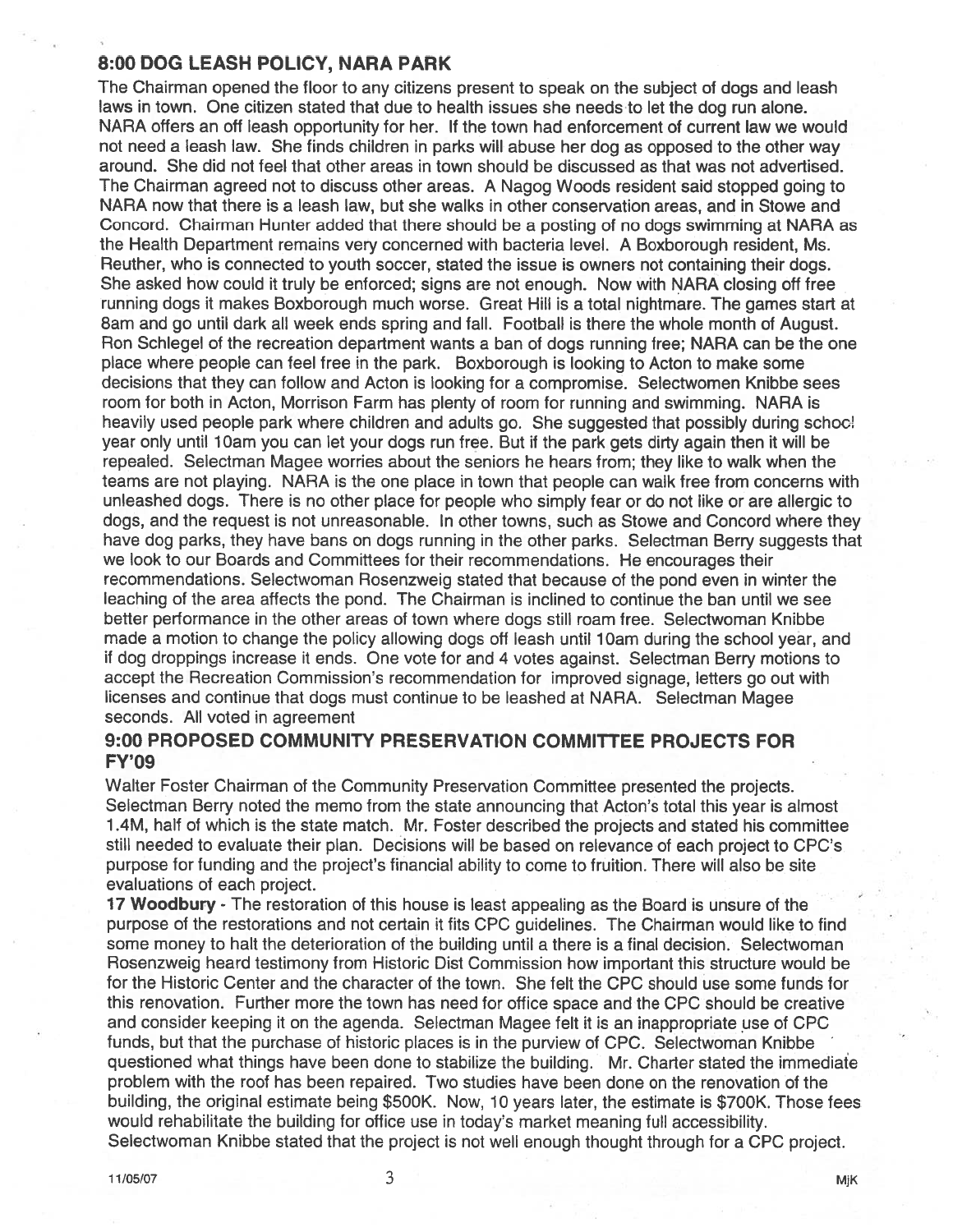But she is interested in restoration of the building, and asked if the original par<sup>t</sup> of the building could be saved for less money. Mr. Charter stated that the septic is out of compliance and there are significant issues with the inner building if it is to be used for office space. The Chairman says he worried about funding. The Temporary Town Manager noted the key to moving forward is with the planning board and the Historic District Commission. They would need to champion the project. Selectman Magee thought CPC might fund the study and that might promote <sup>a</sup> grant. Selectwoman Rosenzweig made <sup>a</sup> motion to submit it for consideration. Selectman Magee secondsed the motion. Selectman Berry doesn't think that the proposal is what we are used to seeing. The voting went 1 yes (Rosenzweig) and 3 No. Not approved.

Trail Through Time - All voted in favor.

ACHC - \$1 00K to be added to the affordable housing fund. The chairman was in favor. Walter Foster clarified that it allows them to initiate <sup>a</sup> project, and is helpful it they are mid-cycle in their yearly funding. Selectman Magee moved to approve. Selectwoman Rosenzweig seconded. All voted in favor.

Elm Street Playground - Selectwoman Knibbe is not certain that this falls into CPC project definition. Mr. Foster stated that it is identical to the CPC project, Gates Playground. It does fall under the recreational category and they had met the requirement of filling the other three categories first. They have had counsel's opinion on this. Selectwoman Knibbe stated that it may be legal but are we being ethical? She wanted to ascertain that we are not replacing playgrounds when we could be repairing them. Selectwoman Rosenzweig stated that this particular playground is not up to code and needs to be done. Selectman Magee noted that there was supposed to be <sup>a</sup> playground study before the CPC funded any new playground projects. This was started, but the person conducting the study left. Selectman Magee doesn't want the CPA to become the only source for playground repair monies. The Chairman motioned in favor. Selectwoman Rosenzweig seconded. All voted in favor.

Acton Community Housing Administrative Funds - Selectman Magee moved to approve. Selectwoman Rosenzweig seconded. All voted in favor.

West Acton Citizen Library - Repairs and preventative maintenance. Selectwoman Knibbe motions to accept; Selectwoman Rosenzweig seconds. All voted in favor.

**Open Space Funds** – Selectwoman Knibbe moves that we approve; Selectwoman Rosenzweig seconds. All voted in favor

#### SELECTMEN'S BUSINESS —

Selectwoman Knibbe would like to hold #4 as an interested party will be in at 9:30.

#### MBTA -CENTRAL STREET CROSSING

The Chairman gave an update on the status of the crossing at the East side of ldylewilde Farm. MUNICIPAL COALITION FOR AFFORDABLE HOUSING CONFERENCE

Selectwoman Knibbe attended the conference and brought back information to the Board. She felt they are very aggressive on 40 B issues. The state is looking at reforms to 40B developments and this organization is looking at ways give municipal control. It has strategies, on how to count your 70%, how to figure the percen<sup>t</sup> of profit and various other troublesome issues with the current 40B laws. Les Fox, <sup>a</sup> Selectman from Boxborough is on the board of this committee. The Chairman thought it might be useful being pro-active, as long asit does not become an "I hate 40B" committee. Selectwoman Rosenzweig is afraid that when there is local control of affordable housing there then is very little affordable housing built. The variation in affordable housing also suffers. She is very uncomfortable with what their agenda is. Selectman Berry would want to know how they set policy and what their policy is. Local decision on how much affordable housing do you want does not work. When there is not enough housing, then businesses will not locate people in the area. The Chairman suggested that Selectman Knibbe join it as an individual and continue to update the Board on the organization. Selectwoman Knibbe, Rosenzweig and Berry could meet with Les Fox. Selectwoman Knibbe stated the issue of not enough affordable housing (which is deed restricted) as opposed to, not enough inexpensive housing. Selectman Magee stated there are two new housing authorities in town and he would like to hear from those two authorities concerning this organization before taking any action.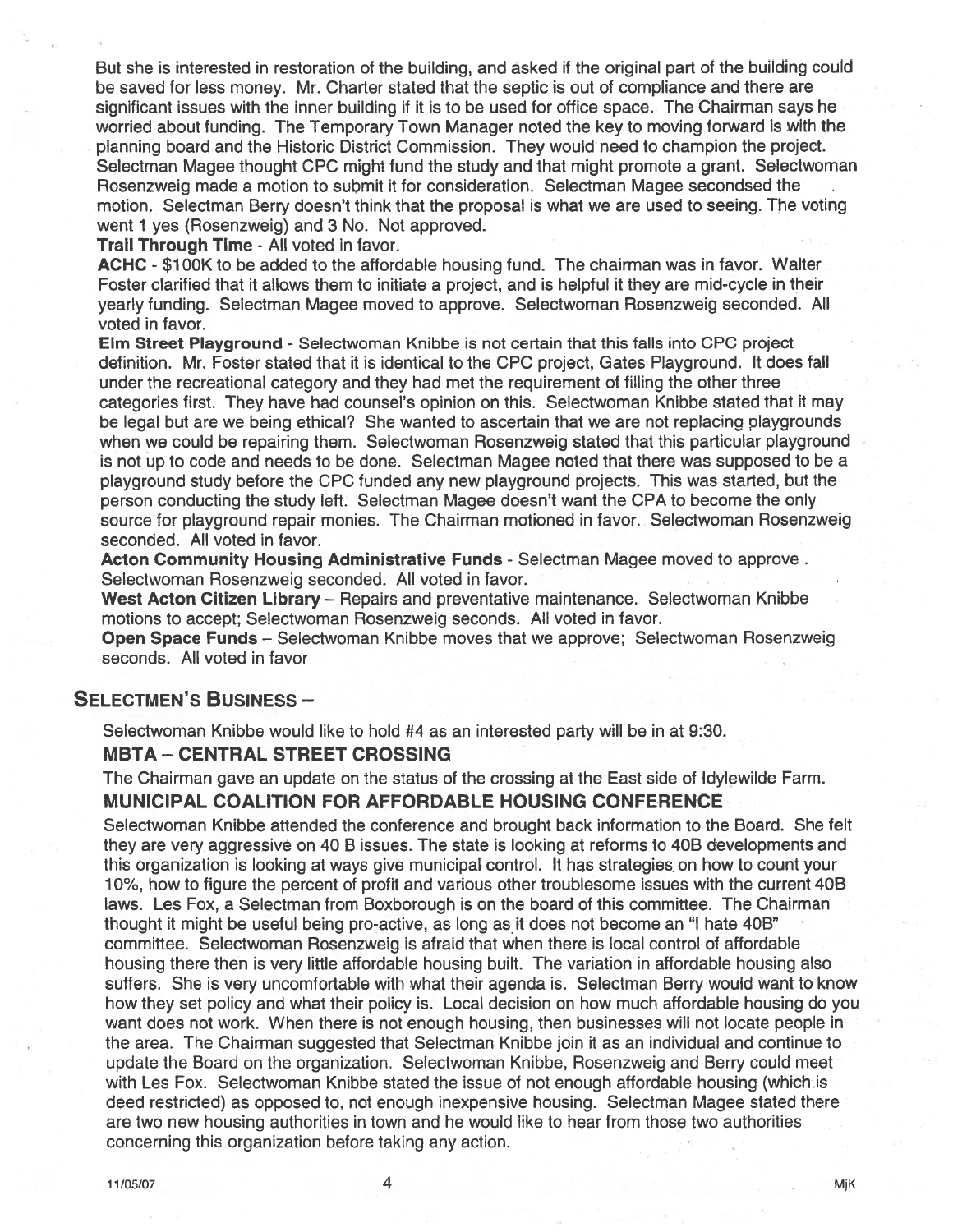## BOSTON REGION METROPOLITAN PLANNING ORGANIZATION, INVITATION TO SUBMIT A LETTER OF INTEREST, FUNDING PROGRAM, SUBURBAN MOBILITY

Selectwoman Rosenzweig has been in touch with Fran Osman who has expressed an interest in submitting for funds tor the Transportation Study. There would be <sup>a</sup> lot of lead work to ge<sup>t</sup> <sup>a</sup> proposal together; there is <sup>a</sup> need to do <sup>a</sup> survey and determine the market and then make <sup>a</sup> plan to deal with the needs of that market and then back that with <sup>a</sup> financial plan. She would like the Town Manager to allow \$25K in budget accomplish this proposal. The survey will be on the town web site soon. The Chairman stated it is <sup>a</sup> very important survey and citizens should try to fill it out.

#### 6. OTHER BUSINESS

Selectwoman Knibbe wanted to continue to suppor<sup>t</sup> "No Place for Hate". Selectwoman Rosenzweig was in agreemen<sup>t</sup> that Acton should continue to support.

Selectman Magee updated the Board on sidewalks on Main Street. Selectman Berry stated the public hearing was closed, but no trees would be cut until <sup>a</sup> final design is shown to the Board. Selectwoman Knibbe asked for <sup>a</sup> review on how to forward <sup>a</sup> volunteer reques<sup>t</sup> now that the VCC Chair has resigned.

Selectwoman Knibbe was able to update the Board on the Sidewalk Committee and the approach they are using to come up with <sup>a</sup> needs list. They are applying <sup>a</sup> matrix against sidewalk requests. Sidewalks are being evaluated in <sup>a</sup> set. Foster Street, for example, is par<sup>t</sup> of <sup>a</sup> set under consideration.

The Temporary Town Manager commended Police Chief Widmayer for his encouragemen<sup>t</sup> of safety while still maintaining <sup>a</sup> large area for "Freedom of Speech" protesters. His organization showed total professionalism.

Mr. Murray gave an informational only announcement of the arrest of an intoxidated 29 year old with <sup>a</sup> large quantity of drugs.

He also reported for the Celebrations Committee that Gail Sawyer has made arrangements for the celebration of Veterans Day this Sunday. It will begin at 11 AM with refreshments following in the Faulkner room in Town Hall.

The firefighters held <sup>a</sup> retirement party for the following retirees and again congratulations and thank you for all the years of service to the town.

# TOWN MANAGER'S REPORT

None

## CONSENT AGENDA

The Chairman read the consent agenda and Selectwoman Rosenzweig asked for <sup>a</sup> hold on #8 and Selectwoman Knibbe asked for <sup>a</sup> hold on #9. Selectman Magee moves to approve all items (including the extra information #16 and #17) with the exception of 8 and 9. Selectwoman Rosenzweig seconds and all agree.

#### 7. SITE PLAN SPECIAL PERMIT #06/05-07-411, 253 MAIN STREET, KENNETH SUNDBERG (MAGEE)

Selectwoman Rosenzweig asked to hold this item as the detail covering the future shared driveway needed clarification. She clarified the detail that needed to be included and Selectman Magee moved to pass as amended and Chairman Hunter seconded. All agreed and Selectman Berry abstained.

Add an additional item:

2.7 The plan shall be revised to show <sup>a</sup> possible future connection to the adjacent property in front of the building. This would serve to make it available if the permitting board sees fit to reques<sup>t</sup> <sup>a</sup> connection to improve the flow of traffic and pedestrian safety for this site and the adjoining site. The area reserved for the future connection should be <sup>a</sup> width of

Delete 3.5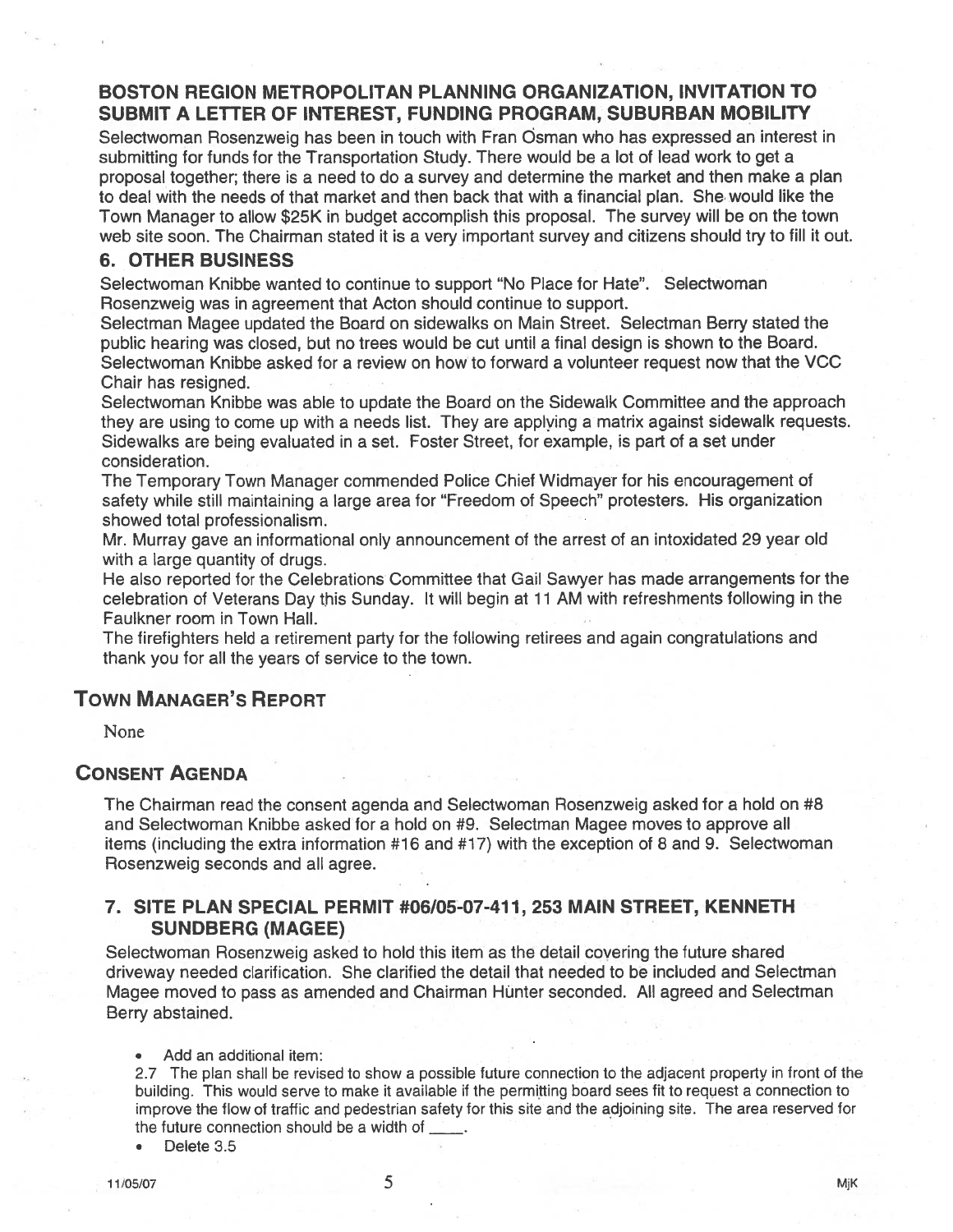# 8. FAULKNER MILL REALTY, LLC, 4 HIGH STREET

Selectwoman Knibbe wanted this item held to express her feelings that this is the wrong use of sewer capacity. That said Chairman Hunter moved to approve and Selectwoman Rosenzweig seconds. 4 Selectmen vote to approve 1 vote against.

#### 9. WILLOW STREET EASEMENT, ANN M. GLANNON

All voted in favor of the Willow Street Easement from Anne M. Glannon to the Town of Acton.

# 10. PERMISSION TO INSTALL A TEMPORARY SIGN AT EDWARDS SQUARE,

## WEST ACTON

All voted in favor of <sup>a</sup> temporary craft fair advertisement for the Acton Center Congregational Church.

#### 11.ASSABET RIVER RAIL TRAIL (ARRT) SUPPORT LETTER

All voted in suppor<sup>t</sup> of <sup>a</sup> letter for Mass Highway Project Review Committee to use for their presentation in Boston in December.

#### 12. ACCEPT GIFT, RECREATION DEPARTMENT

All voted to accep<sup>t</sup> <sup>a</sup> gift of \$250.00 from The Colonial Spirits Softball Team, for the Elm Street Lighting Project.

#### 13. DISPOSAL OF SURPLUS ITEMS, ACTON MEMORIAL LIBRARY

All voted in favor of the disposal of surplus items at the Memorial Library.

#### 14. DISCLOSURE OF APPEARANCE OF CONFLICT OF INTEREST AS REQUIRED BY G. L C.268A SECTION 23 (B)(3)

The Board accepted the disclosure.

### 15. APPROVE THE REQUEST OF THE FAITH EVANGELICAL FREE CHURCH TO PLACE A BANNER ACROSS THE TOWN RIGHT OF WAY

The Board approved the request.

## 16. APPROVAL OF A CONFIDENTIAL REQUEST FOR A GRANT FROM THE VARUM TUTTLE MEMORIAL FUND.

The reques<sup>t</sup> for the gran<sup>t</sup> was approved.

#### EXECUTIVE SESSION

There will be <sup>a</sup> need for Executive Session for the purpose of (1) discussing legal strategy and (2) negotiation strategy for potential land purchase or.purchases.

#### MINUTES PENDING VOTES

September 29, Special Meeting, October 9, Regular and Executive Session, October 11, 2007 Special Meeting, October 22, Regular and Executive Session

#### PENDING COMMITTEE APPOINTMENTS

Mike Fisher. TAC (still with VCC), Reshma G. Singh. ABCC to fill the unexpired term of Elaine Sisler who recently resigned. Barbara Estabrook, ABCC, Sumar Adiseshu. ABCC. (Ms. Estabrook and Ms. Adieshu's applications are at VCC for Interview and recommendation). Ryan Bettez, Associate Member of the Planning Board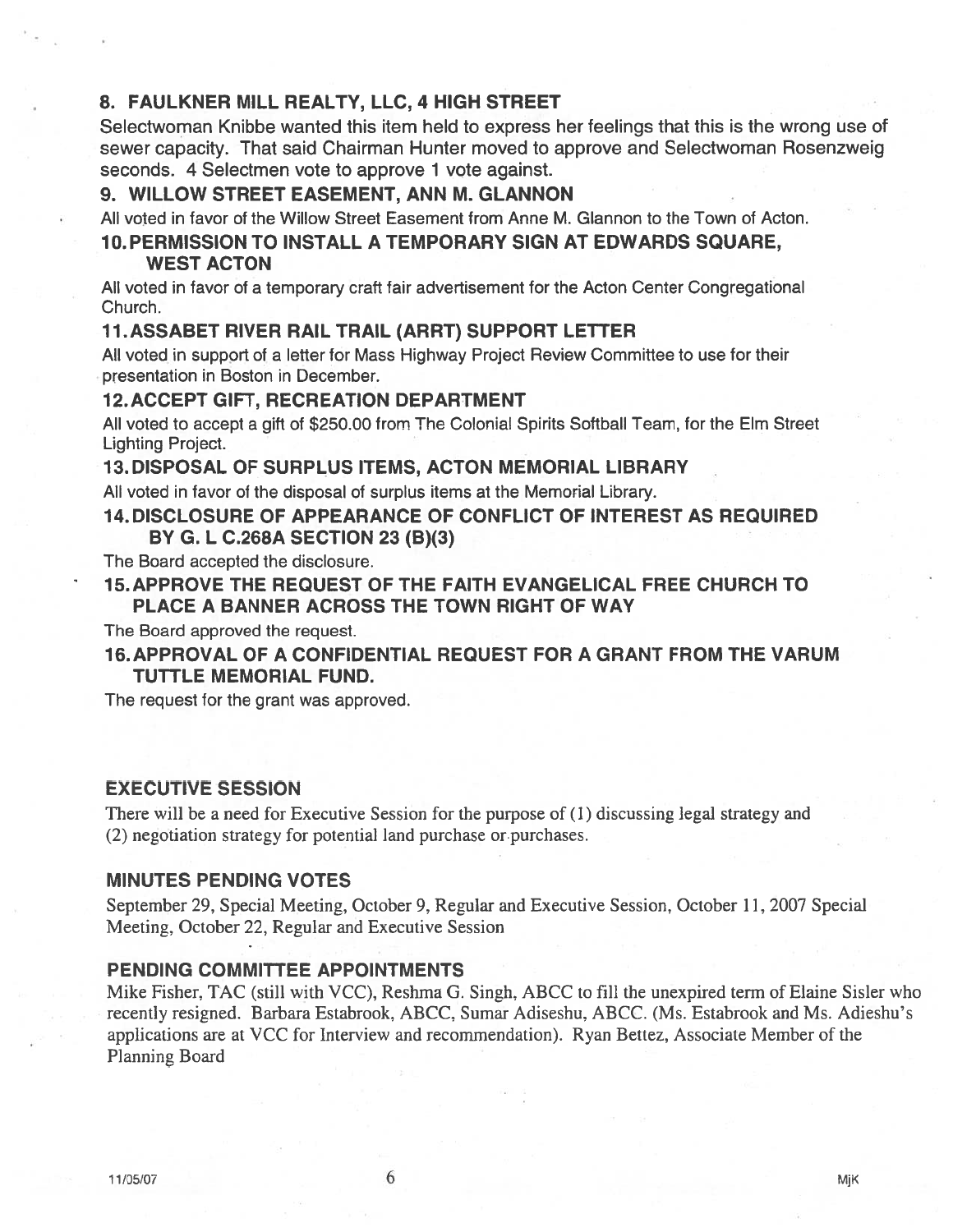### FUTURE AGENDAS

November 19 December 3 - Special Use Permit, Rink Development, LLC, 10B Craig Road (HUNTER) December 17 - January 7 & 28

Selectman Magee moved to go into Executive Session for the purpose of discussing legal strategy and land purchases.

Wenney Secretan

//

Andrew D. Magee, Clerk

Nec 2067 Date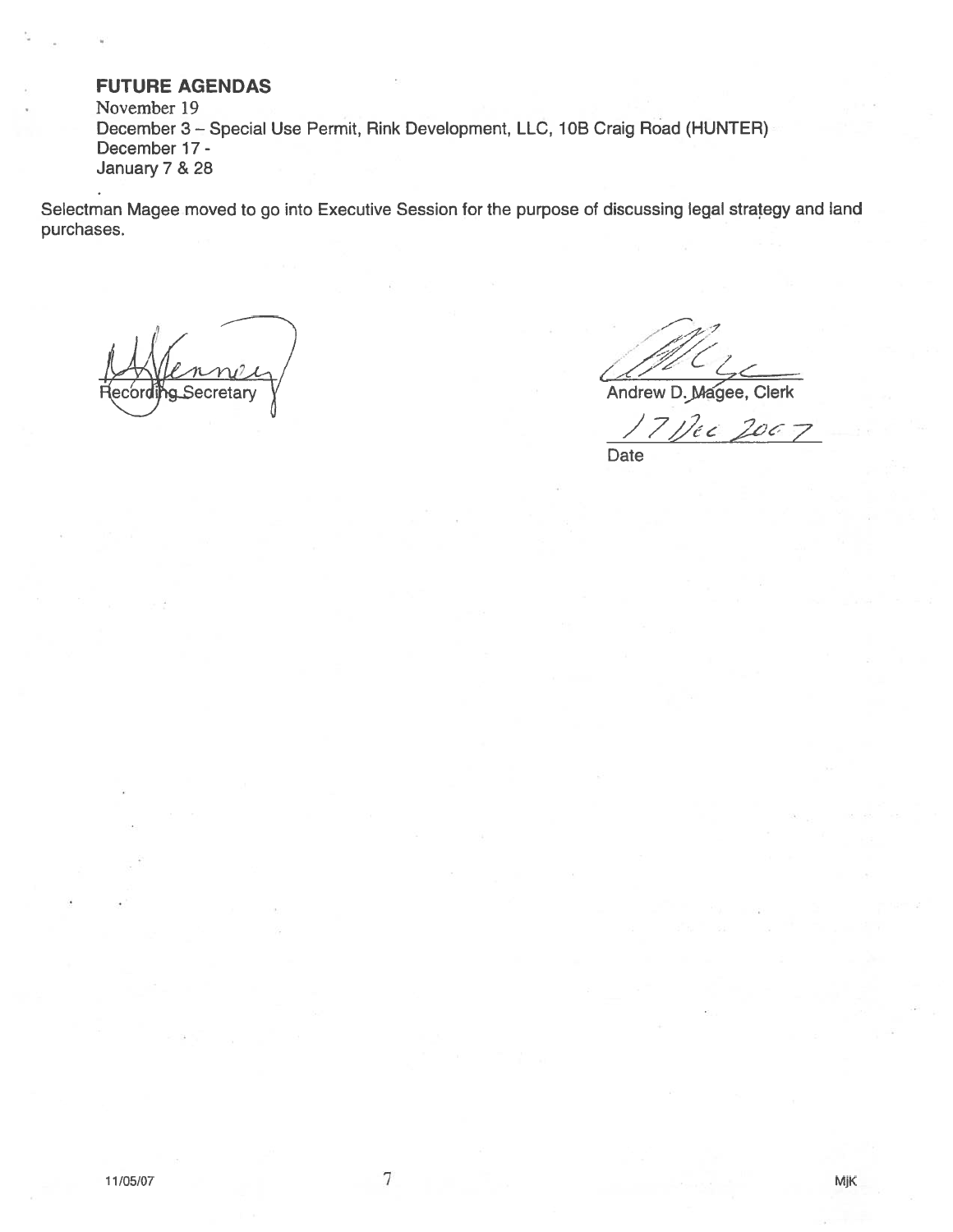# BOARD OF SELECTMEN & SEWER COMMISSIONERS' REVISED MEETING AGENDA CHANGES ARE NOTED IN RED

Francis Faulkner Meeting Room Town Hall November 5, 2007 7:00 PM

# I. CITIZENS' CONCERNS

- II. PUBLIC HEARINGS AND APPOINTMENTS
	- 1. 7:02 DISCUSSION OF TOWN MANAGER SEARCH PROCESS Enclosed please find materials in the subject regard, for Board consideration.
	- 2. 8:00 DOG LEASH POLICY, NARA PARK Enclosed please find materials in the subject regard, for Board consideration.
	- 3. 9:00 PROPOSED COMMUNITY PRESERVATION COMMITTEE PROJECTS FOR FY'09

Enclosed please find materials in the subject regard, for Board consideration.

# **III. SELECTMEN'S BUSINESS**

- 4. MBTA CENTRAL STREET CROSSING Enclosed please find materials in the subject regard, for Board consideration.
- 5. MUNICIPAL COALITION FOR AFFORDABLE HOUSING CONFERENCE Enclosed please find materials in the subject regard, for Board consideration.
- 6. BOSTON REGION METROPOLITAN PLANNING ORGANIZATION, INVITATION TO SUBMIT A LETTER OF INTEREST, FUNDING PROGRAM, SUBURBAN **MOBILITY**

Enclosed please find materials in the subject regard, for Board consideration.

- 7. OTHER BUSINESS
- IV. TOWN MANAGER'S REPORT
- V. CONSENT AGENDA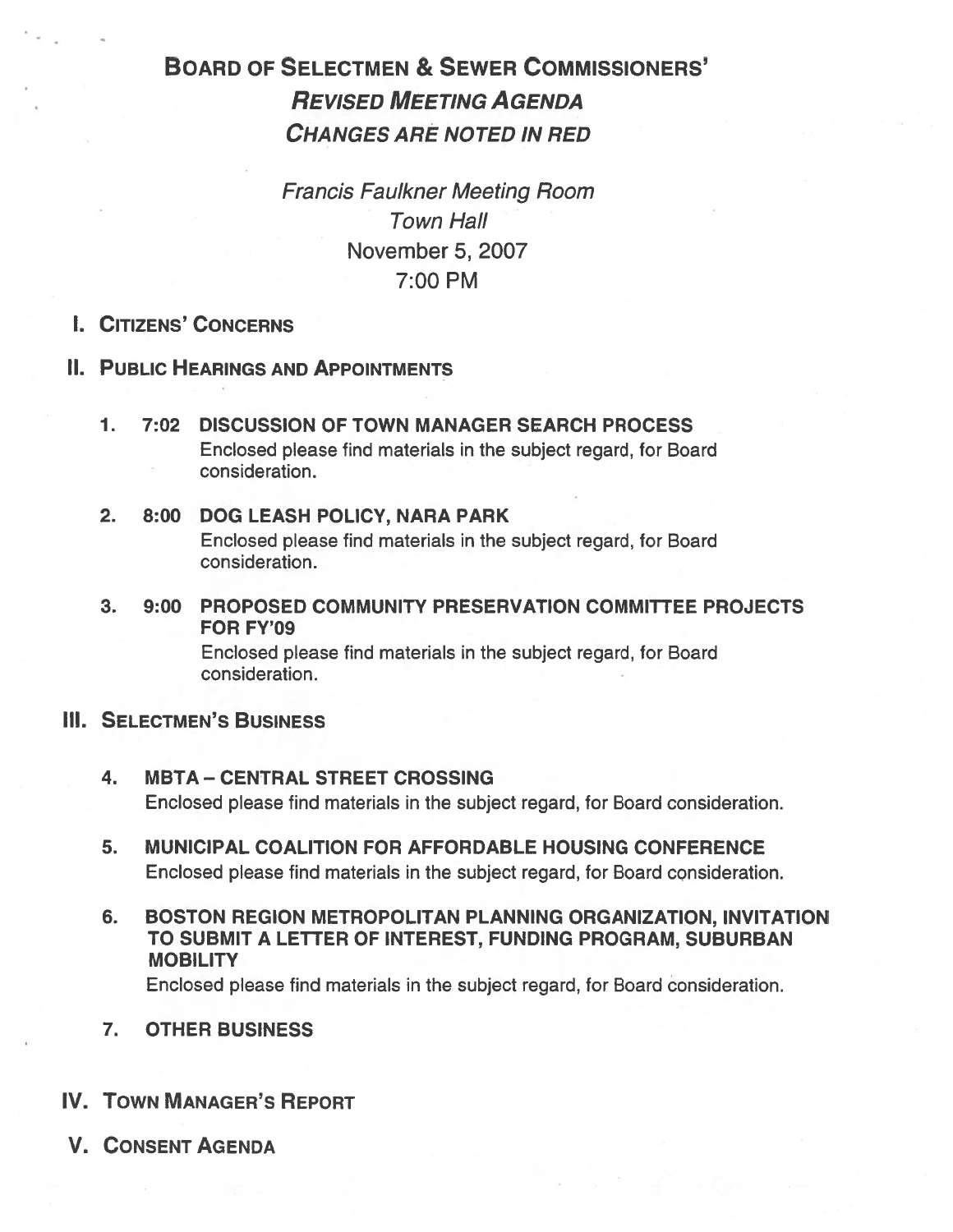8. SITE PLAN SPECIAL PERMIT #06/05-07-411, 253 MAIN STREET, KENNETH SUNDBERG (MAGEE)

Enclosed <sup>p</sup>lease find materials in the subject regard, for Board consideration.

# 9. FAULKNER MILL REALTY, LLC, 4 HIGH STREET

Enclosed <sup>p</sup>lease find materials in the subject regard, for Board consideration.

#### 10. WILLOW STREET EASEMENT, ANN M. GLANNON

Enclosed <sup>p</sup>lease find materials in the subject regard, for Board consideration.

11. PERMISSION TO INSTALL A TEMPORARY SIGN AT EDWARDS SQUARE, WEST ACTON

Enclosed <sup>p</sup>lease find materials in the subject regard, for Board consideration.

# 12. ASSABET RIVER RAIL TRAIL (ARRT) SUPPORT LETTER

Enclosed <sup>p</sup>lease find materials in the subject regard, for Board consideration.

#### 13. ACCEPT GIFT, RECREATION DEPARTMENT

Enclosed <sup>p</sup>lease find <sup>a</sup> <sup>g</sup>ift of \$250.00 from The Colonial Spirits Softball Team, for the Elm Street Lighting Project, for Board consideration.

#### 14. DISPOSAL OF SURPLUS ITEMS, ACTON MEMORIAL LIBRARY

Enclosed <sup>p</sup>lease find materials in the subject regard, for Board consideration.

15. DISCLOSURE OF APPEARANCE OF CONFLICT OF INTEREST AS REQUIRED BY G. L C.268A SECTION 23 (B)(3)

Enclosed <sup>p</sup>lease find materials in the subject regard, for Board consideration.

16. APPROVE THE REQUESTOF THE FAITH EVANGELICAL FREE CHURCH TO PLACE A BANNER ACROSS TOWN RIGHT-OF-WAY

Enclosed <sup>p</sup>lease find materials in the subject regard, for Board consideration.

17. APPROVAL OF A CONFIDENTIAL REQUEST FOR A GRANT FROM THE VARUM TUTTLE MEMORIAL FUND

Enclosed <sup>p</sup>lease find confidential materials in the subject regard, for Board consideration

### VI. EXECUTIVE SESSION

There will be <sup>a</sup> need for Executive Session for the purpose of (1) discussing legal strategy and (2) negotiation strategy for potential land purchase or purchases.

#### ADDITIONAL INFORMATION

Enclosed <sup>p</sup>lease find additional correspondence that is strictly informational and requires no Board action.

#### MINUTES PENDING VOTES

September 29. Special Meeting, October 9. Regular and Executive Session, October 11, 2007 Special Meeting, October 22, Regular and Executive Session